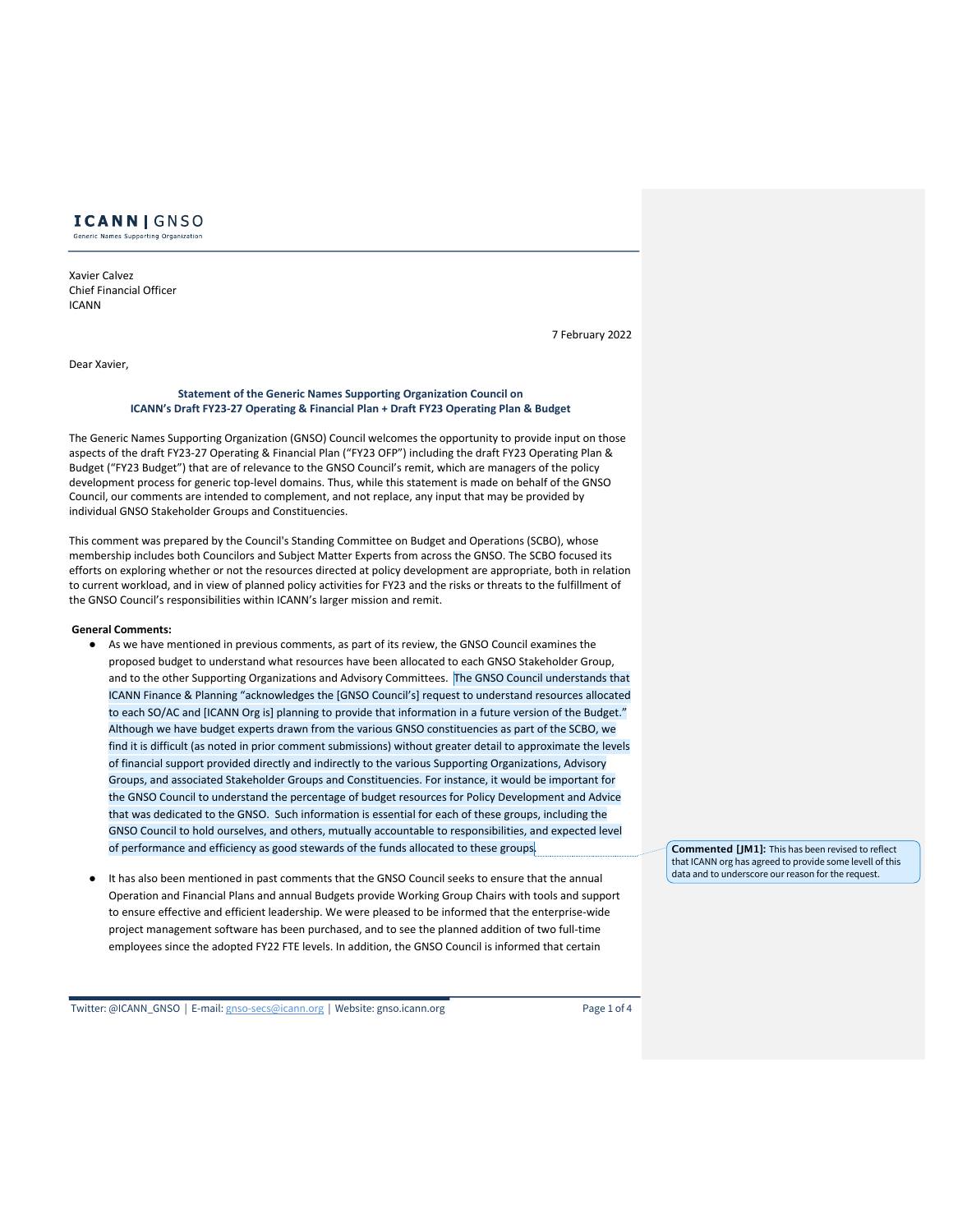

Generic Names Supporting Organization

specific expenses for important policy-making tools, such as software and consultants, are covered in areas of the budget that appear well-funded.

#### **Specific Comments Related to the draft FY23-27 Operating & Financial Plan:**

In the GNSO Council's comments on the Five Year Strategic and Operating Plan ("5YS&OP") it identified the following specific issues that are applicable to the FY23 OFP:

- Evolve and Strengthen the Multistakeholder Model to Facilitate Diverse and Inclusive Participation in Policymaking
	- OFP Issue 1. Maintain adequate staffing for Policy Development Support. In its review of each OFP, the GNSO Council seeks to ensure that the OFP is providing sufficient personnel and nonpersonnel resources for the policy development and implementation activities. The FY23 OFP indicates that "the FY23 level of resources is generally expected to be consistent with the current level of staff, assuming that FY22 hiring requests are fulfilled and continuing ability to rely on professional services contractors for additional needs." In FY23 the level of resources allocated to this Functional Activity indicates 36 FTE and \$8.0M USD, which is an increase of 2 FTEs since 2022 and an increase of \$0.9M USD in personnel expenses. The GNSO is pleased to see the planned addition of staff.

The two additional staff will be critically important to ensure that there is adequate support for policy development and implementation efforts. However, neither the FY23 OFP nor FY23 Budget provide insight for their readers into the factors analyzed by ICANN org to determine if staffing is adequate. Moreover, the FY23 OFP correctly identifies that (i) the need for data-driven policymaking results in requests for more robust data collection and analysis as well as external experts to aid in policy development; (ii) policy challenges (such as the SSAD) facing the community are becoming more legally and technically complex; and (iii) the growing complexity of the issues along with their broad impact and diversity of stakeholder interests (e.g., on data privacy and DNS abuse) means that significant time and effort needs to be expended on understanding the issue and multiple viewpoints in order to find consensus. In addition, the GNSO Council would point out that the following work is forecasted for the FY23 time frame:



Twitter: @ICANN\_GNSO | E-mail: gnso-secs@icann.org | Website: gnso.icann.org Page 2 of 4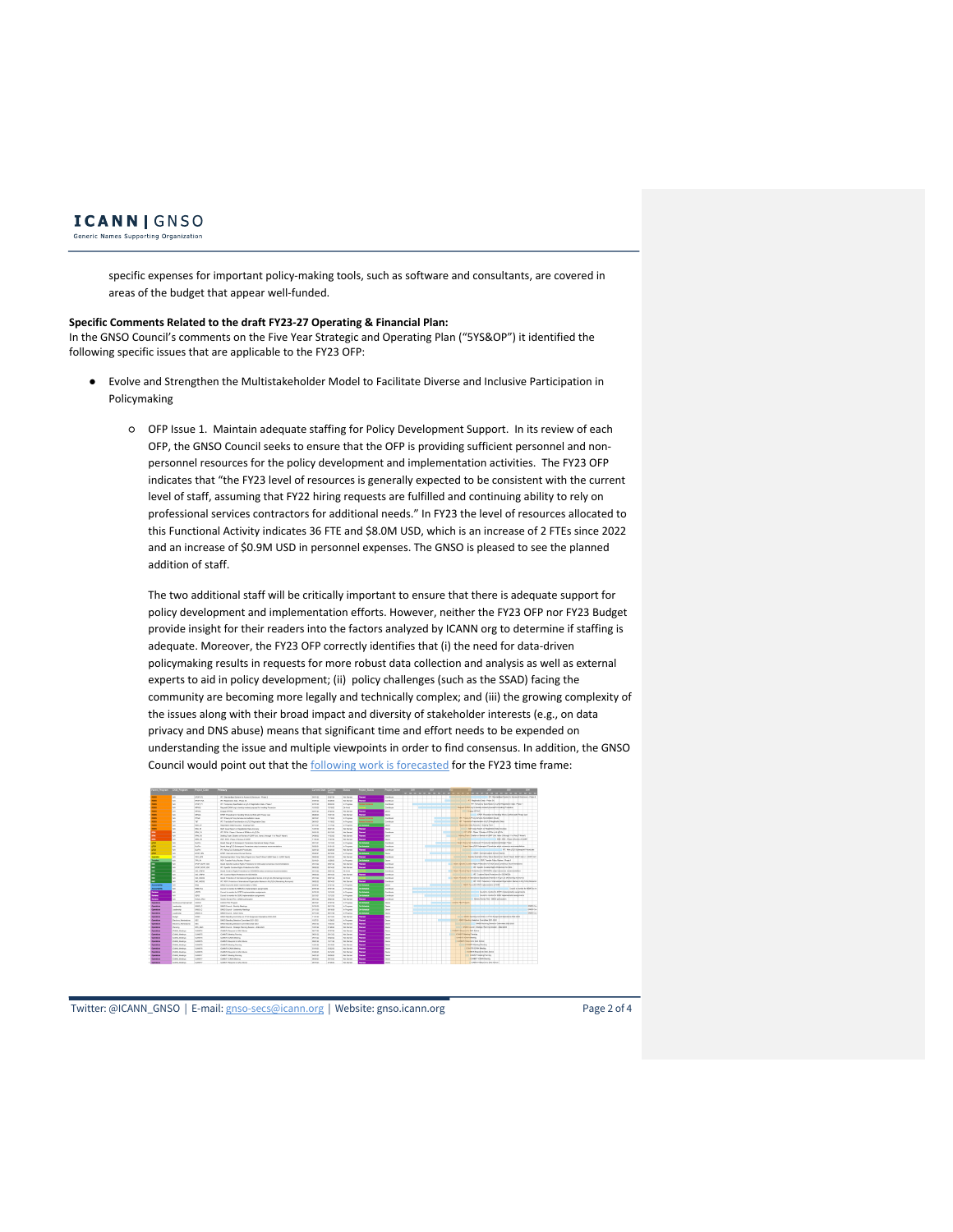## **ICANN** GNSO

Generic Names Supporting Organization

In light of these risk factors, the GNSO Council is happy to engage with ICANN org on the future work of the GNSO, the factors examined by ICANN org for personnel resource decisions and bestpractices for project management staffing.

- Monitor Legislation, Regulation, Norms, Principles, and Initiatives in Collaboration with Others That May Impact the ICANN Mission
	- OFP Issue 2: With respect to the section in the FY23-27 OFP, **How Progress is Tracked**, the GNSO recommends that ICANN Org includes a goal to publish reports on the number of in-country engagements by ICANN Org/Affiliates at Fora (e.g., Internet Governance Forum) where potentially impactful issues are discussed, such as cybersecurity, data protection, privacy, cultural and geographic identifiers, emerging technologies, and proposed new systems of unique identifiers.
- Planning at ICANN
	- OFP Issue 3. Strategic priority should be given to collaboration between the GNSO Council, ICANN Org's Policy Development Support and the ICANN Board and Community on prioritization and planning for anticipated future work. In its comments on the FY22 OFP, the GNSO Council noted that there had been no increase in the FY22 OFP as it pertains to resources dedicated to collaboration and planning for future ICANN Policy Work. Like the FY22 OFP, the FY23 OFP provides no detail concerning resources dedicated to planning because "Resources for this initiative are included within the functional activities of the financial plan". These activities are especially critical as in FY23 ICANN will implement the draft prioritization plan during the planning process of the FY24 OFP. The GNSO Council was pleased to see those additional resources for coordination and "appropriate tools" were contemplated in the estimates of resources for the Policy Development and Advice Functional Activity. However, no further details are provided as to where these additional resources will be drawn from, such as the Supplemental Fund for Implementation of Community Recommendations (SFICR), the IT budget or contingency budget.

### **Specific Comments related to the draft FY23 Operating Plan & Budget:**

In the GNSO Council's comment on the FY23 Budget, the following issues were identified:

- Policy Development and Advice
	- Budget Issue 1. Maintain adequate non-personnel resources for Policy Development Support. In the GNSO Council's comment on the FY22 Budget, we pointed out that the initiatives, tools and resources associated with PDP 3.0 should be explicitly individualized in the activities to enable the GNSO Council to adequately evaluate whether the recommended changes associated with PDP 3.0 were being adequately funded. As mentioned in the General Comments, the GNSO Council acknowledges that most of PDP 3.0 has been implemented and that its various tools and resources are covered by the Policy Development and Support Functional Activity section of the FY23 Budget, and, in particular, the Technical Services and Contingency subsections. The GNSO

Twitter: @ICANN\_GNSO | E-mail: gnso-secs@icann.org | Website: gnso.icann.org Page 3 of 4

**Commented [JM2]:** This is a new comment that was added on today's call with support from the SCBO membes on the call.